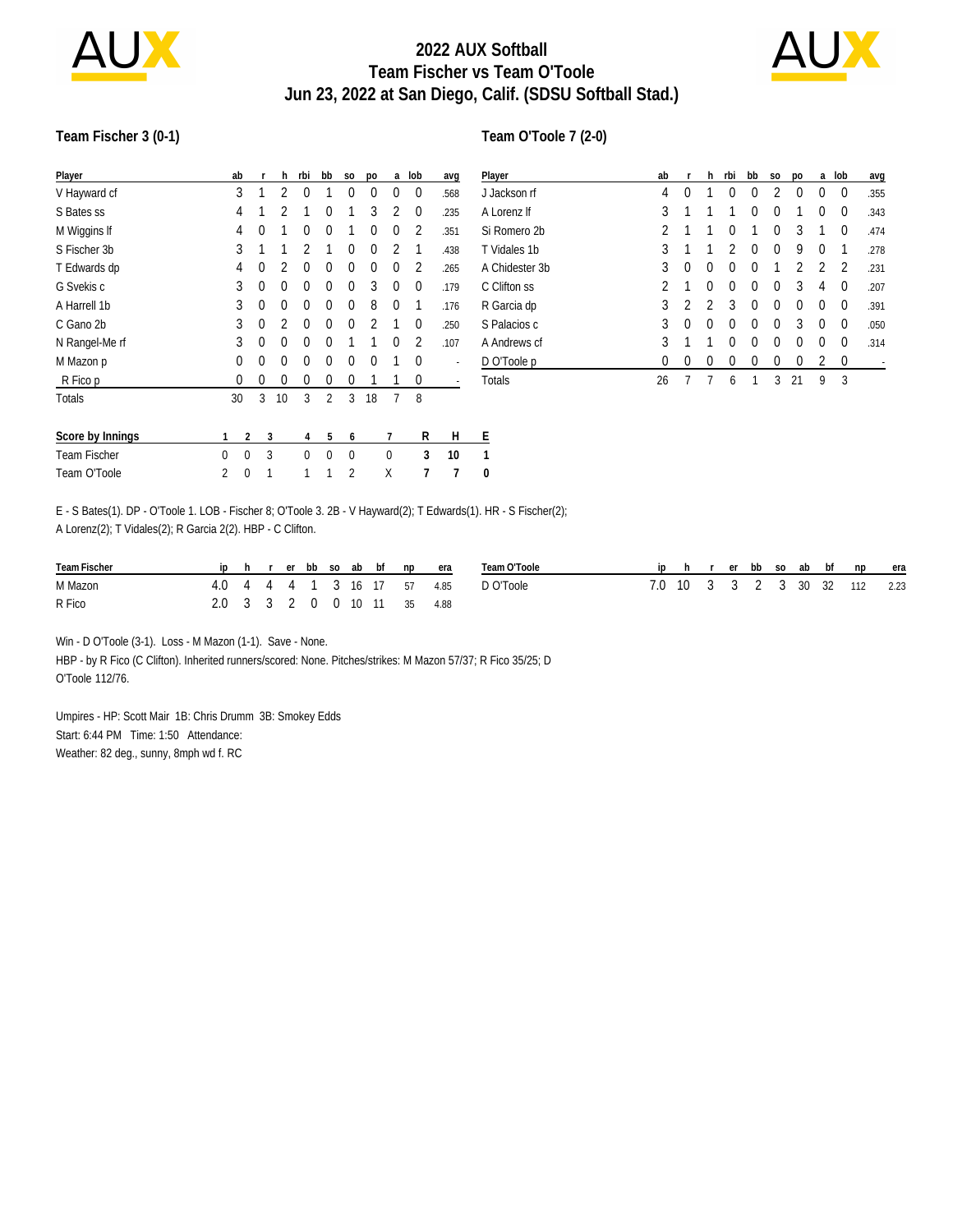

## **2022 AUX Softball Team Fischer vs Team O'Toole Jun 23, 2022 at San Diego, Calif. (SDSU Softball Stad.)**



| Score by Innings |  |  |  | 1 2 3 4 5 6 7 R H E  |  |  |
|------------------|--|--|--|----------------------|--|--|
| Team Fischer     |  |  |  | 0 0 3 0 0 0 0 3 10 1 |  |  |
| Team O'Toole     |  |  |  | 2011 12 X 7 7 0      |  |  |

Team Fischer starters: 1/cf V Hayward; 22/ss S Bates; 25/lf M Wiggins; 52/3b S Fischer; 12/dp T Edwards; 21/c G Svekis; 14/1b A Harrell; 68/2b C Gano; 35/rf N Rangel-Me; 34/p M Mazon; Team O'Toole starters: 24/rf J Jackson; 23/lf A Lorenz; 32/2b Si Romero; 29/1b T Vidales; 4/3b A Chidester; 20/ss C Clifton; 0/dp R Garcia; 13/c S Palacios; 11/cf A Andrews; 3/p D O'Toole;

Team Fischer 1st - V Hayward walked (3-2 BBKFBB). S Bates popped up to ss (0-1 S). M Wiggins popped up to 3b (0-1 K). S Fischer lined out to 1b (1-2 KFB). 0 runs, 0 hits, 0 errors, 1 LOB.

Team O'Toole 1st - J Jackson struck out swinging (2-2 FBSBS). A Lorenz grounded out to 1b unassisted (0-0). Si Romero walked (3-0 BBBB). T Vidales homered to left field, 2 RBI (2-0 BB); Si Romero scored. A Chidester popped up to ss (3-1 KBBB). 2 runs, 1 hit, 0 errors, 0 LOB.

Team Fischer 2nd - T Edwards singled to pitcher (0-0). G Svekis reached on a fielder's choice to third base (1-2 KBK); T Edwards out at second 3b to 2b. A Harrell grounded out to p (0-2 KK); G Svekis advanced to second. C Gano singled through the left side (1-1 BS); G Svekis advanced to third. N Rangel-Me lined out to lf (2-1 KBB). 0 runs, 2 hits, 0 errors, 2 LOB.

Team O'Toole 2nd - C Clifton lined out to ss (2-2 SBFB). R Garcia grounded out to 2b (0-1 K). S Palacios grounded out to 3b (0-0). 0 runs, 0 hits, 0 errors, 0 LOB.

Team Fischer 3rd - V Hayward doubled down the 1b line (0-1 F). S Bates singled to left center, advanced to second on the throw, RBI (0-1 K); V Hayward scored. M Wiggins struck out looking (2-2 KSBBK). S Fischer homered down the lf line, 2 RBI (3-2 BSFBBFFF); S Bates scored. T Edwards doubled down the lf line (0-0). G Svekis popped up to ss (1-2 FKBF). A Harrell grounded out to 3b (0-2 KF). 3 runs, 4 hits, 0 errors, 1 LOB.

Team O'Toole 3rd - A Andrews grounded out to 3b (0-2 SS). J Jackson struck out swinging (2-2 FBBKFS). A Lorenz homered to right center, RBI (1-2 KFFB). Si Romero singled to right center (0-2 KF). T Vidales grounded out to p (0-2 KF). 1 run, 2 hits, 0 errors, 1 LOB.

Team Fischer 4th - C Gano singled to right field (2-2 BBKK). N Rangel-Me struck out swinging (1-2 KBSS). V Hayward singled to second base (1-1 SB); C Gano advanced to second. S Bates struck out swinging (0-2 FSFS). M Wiggins reached on a fielder's choice to shortstop (2-1 BKB); V Hayward out at second ss to 2b. 0 runs, 2 hits, 0 errors, 2 LOB.

Team O'Toole 4th - A Chidester struck out swinging (0-2 FFS). C Clifton grounded out to ss (0-0). R Garcia homered to right field, RBI (2-1 BBK). S Palacios popped up to ss (2-0 BB). 1 run, 1 hit, 0 errors, 0 LOB.

Team Fischer 5th - S Fischer popped up to 1b (2-1 BKB). T Edwards grounded out to ss (1-0 B). G Svekis lined out to 2b (2-2 KBSB). 0 runs, 0 hits, 0 errors, 0 LOB.

Team O'Toole 5th - R Fico to p for M Mazon. A Andrews singled to pitcher (2-2 KBBKF). J Jackson singled to first base, bunt (1-0 B); A Andrews advanced to second. A Lorenz infield fly to 2b (1-2

 KKFB). Si Romero reached on a fielder's choice to shortstop (0-1 K); J Jackson advanced to second on a throwing error by ss, advanced to third; A Andrews scored, unearned. T Vidales fouled out to 1b (1-0 B). A Chidester reached on a fielder's choice to shortstop (1-0 B); Si Romero out at second ss to 2b. 1 run, 2 hits, 1 error, 2 LOB.

Team Fischer 6th - A Harrell grounded out to 1b unassisted (1-0 B). C Gano grounded out to ss (1-2 KBK). N Rangel-Me grounded out to 2b (0-0). 0 runs, 0 hits, 0 errors, 0 LOB.

Team O'Toole 6th - C Clifton hit by pitch (0-2 FK). R Garcia homered to left field, 2 RBI (0-0); C Clifton scored. S Palacios grounded out to p (1-1 FB). A Andrews popped up to p (0-2 KK). J Jackson flied out to rf (2-2 KBBKF). 2 runs, 1 hit, 0 errors, 0 LOB.

Team Fischer 7th - V Hayward grounded out to p (0-0). S Bates singled to shortstop (1-1 KB). M Wiggins singled through the right side (0-1 F); S Bates advanced to third. S Fischer walked (3-2 BBBKFFB); M Wiggins advanced to second. T Edwards lined into double play ss to 3b (3-1 BBBK); S Bates out on the play. 0 runs, 2 hits, 0 errors, 2 LOB.